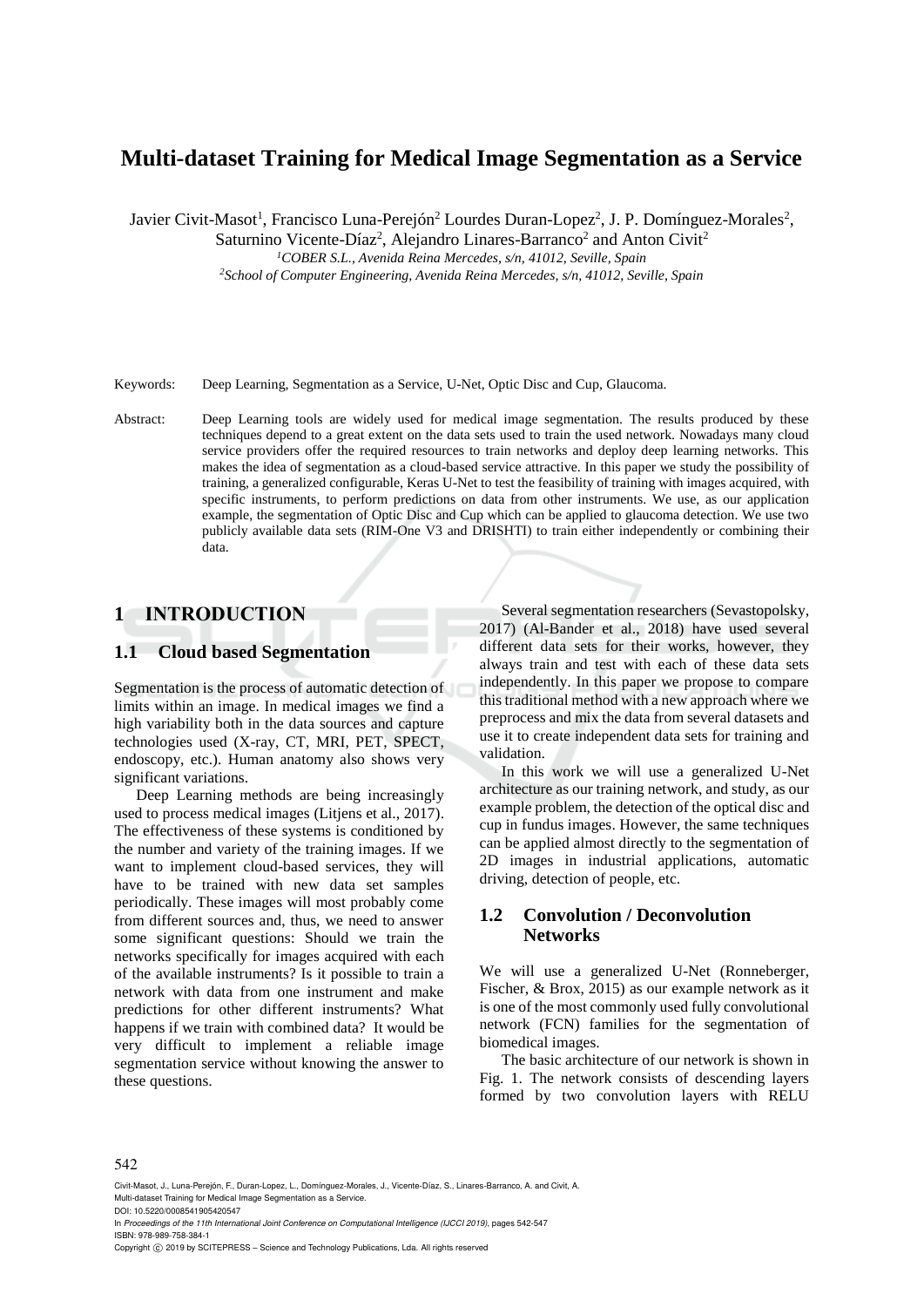activation and dropout. The result of each layer is sub-sampled using a 2x2 max pool layer and used as input to the next layer. The 6th layer corresponds to the lowest level of the network and has a structure like the other descending layers. From this layer the data is oversampled by transposed convolution, merged with the output data of the corresponding downwards layer and applied to a block similar to those used in the descending layers. The last layer of the network is a convolution layer with a width equal to the number of classes to be segmented, which is just one in our case.



Figure 1: Proposed generalized U-Net Architecture.

We choose this specific architecture for our test as it has a moderate number of training parameters (near 1M), which allows us to train it using free GPU resources in the cloud and, when training with a single data set, produces results that are very similar to those obtained by other researchers.

#### **1.3 Optical Disc and Cup**

Glaucoma is a set of diseases that cause damage to the optic nerve in the back of the eye and can cause loss of vision. Glaucoma is one of the main causes of blindness and is estimated that it will affect around 80 million people worldwide by 2020.

Only when the disease progresses, with a significant loss of peripheral vision, the symptoms that may lead to total blindness begin to be noticed. Early detection is, thus, essential.

Many risk factors are associated with glaucoma but intraocular hypertension (IH) is the most widely accepted.



Figure 2: Neuroretinal border and Cup.

IH can cause irreversible damage to the optic nerve or optic disc (OD). The OD is the beginning of the optic nerve and is the point where the axons of retinal ganglion cells come together. It is also the entry point for the major blood vessels that supply the retina and it corresponds to a small blind spot in the retina. The optic disc can be visualized by various techniques such as color fundus photography. The OD is divided into two regions as shown in Fig. 3: a peripheral zone called the neuroretinal border and a white central region called the optic cup (OC).

Glaucoma produces pathological cupping of the optic disc. As glaucoma advances, the cup enlarges until it occupies most of the disc area. The ratio of the diameter of OC to OD is known as CDR and is a wellestablished indicator for the diagnosis of glaucoma [9]. Therefore, the correct determination of this diameters is key to the correct calculation of the CDR. Human segmentation of OD and OC is a slow and error prone process. Thus, automated segmentation is attractive as, in many cases, it can be more objective and faster than humans.

Several approaches have been proposed for fundus image OD/OC segmentation. The existing methods for automated OD and OC segmentation in background images can be classified into three main categories (Thakur & Juneja, 2018): templates based on form matching and traditional machine learning based on random forests, support vector machines, Kmeans, etc. (e.g. (Kim, Cho, & Oh, 2017)), active contours and deformable models (e.g. (Mary et al., 2015)), and more recently, deep learning-based methods (e.g. (Zilly, Buhmann, & Mahapatra, 2017),(Al-Bander et al., 2018)).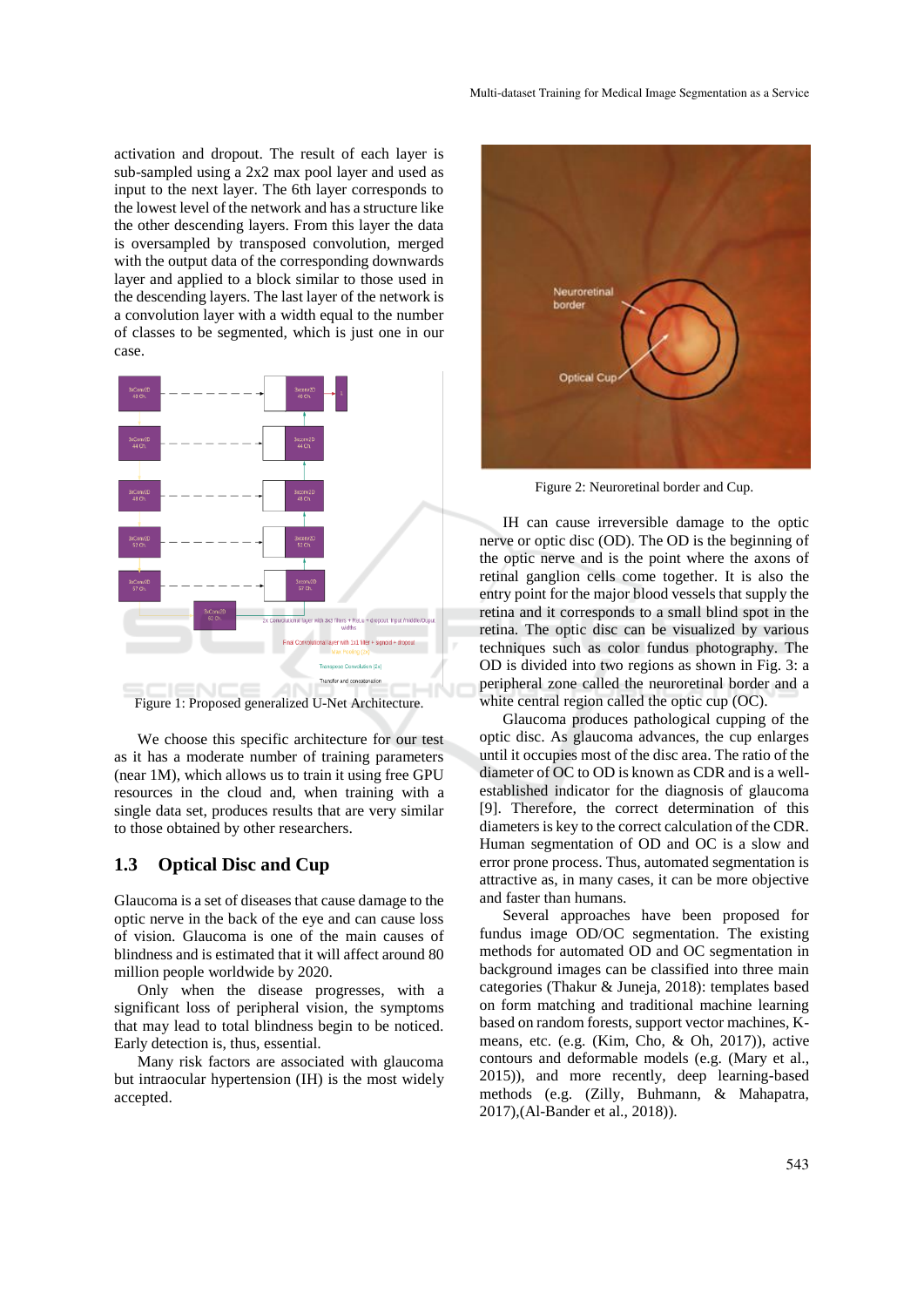The aim of this paper is to study the influence of the dataset selection on the results. We will use a segmentation approach based on (Sevastopolsky, 2017) but with significant modifications to make it flexible and suitable for cloud-based implementation.

## **2 MATERIALS AND METHODS**

For this work we used the Google Collaboratory iPython development environment. The environment has very good support for Keras for implementing and training networks on GPUs in Google cloud. Our network is based on (Sevastopolsky, 2017) but with very significant modifications:

We use a different dual image generator and use it for both training and testing.



Figure 3: Disc images from RIM and DRISHTI datasets.

- We use a parameterizable recursive U-net model which allows us to easily change many parameters necessary to compare different implementations of U-Net.

- We use 120 image batches for both training and testing and train for 15 epochs using 150 training steps and 30 testing steps per epoch. We use an Adam optimizer algorithm in most cases with a 0.00075 learning rate. These values have proven suitable for training in U-Net architectures and provide good results with reasonable training times.

- We have tested several generalized U-Net configurations and finally decided to use the lightweight configuration shown in Fig.1

Regarding the datasets we use publicly available RIM-ONE v3 and DRISHTI datasets. RIM ONE-v3 (Fumero, Alayón, Sanchez, Sigut, & Gonzalez-Hernandez, 2011), from the MIAG group of the University of La Laguna (Spain), consists of 159 fundus images which have been labelled by expert ophthalmologists for both disc and cup. DRISHTI-GS (Sivaswamy, Krishnadas, Joshi, Jain, & Tabish, 2014), from Aravind Eye hospital, Madurai, India consists of 101 fundus images also labelled for disc and cup.

The code we use for both OD and OC segmentation is the same and the only difference is the loading and pre-processing of images and masks.



Figure 4: Multi-dataset-based training approach. For single dataset fusion step is not needed.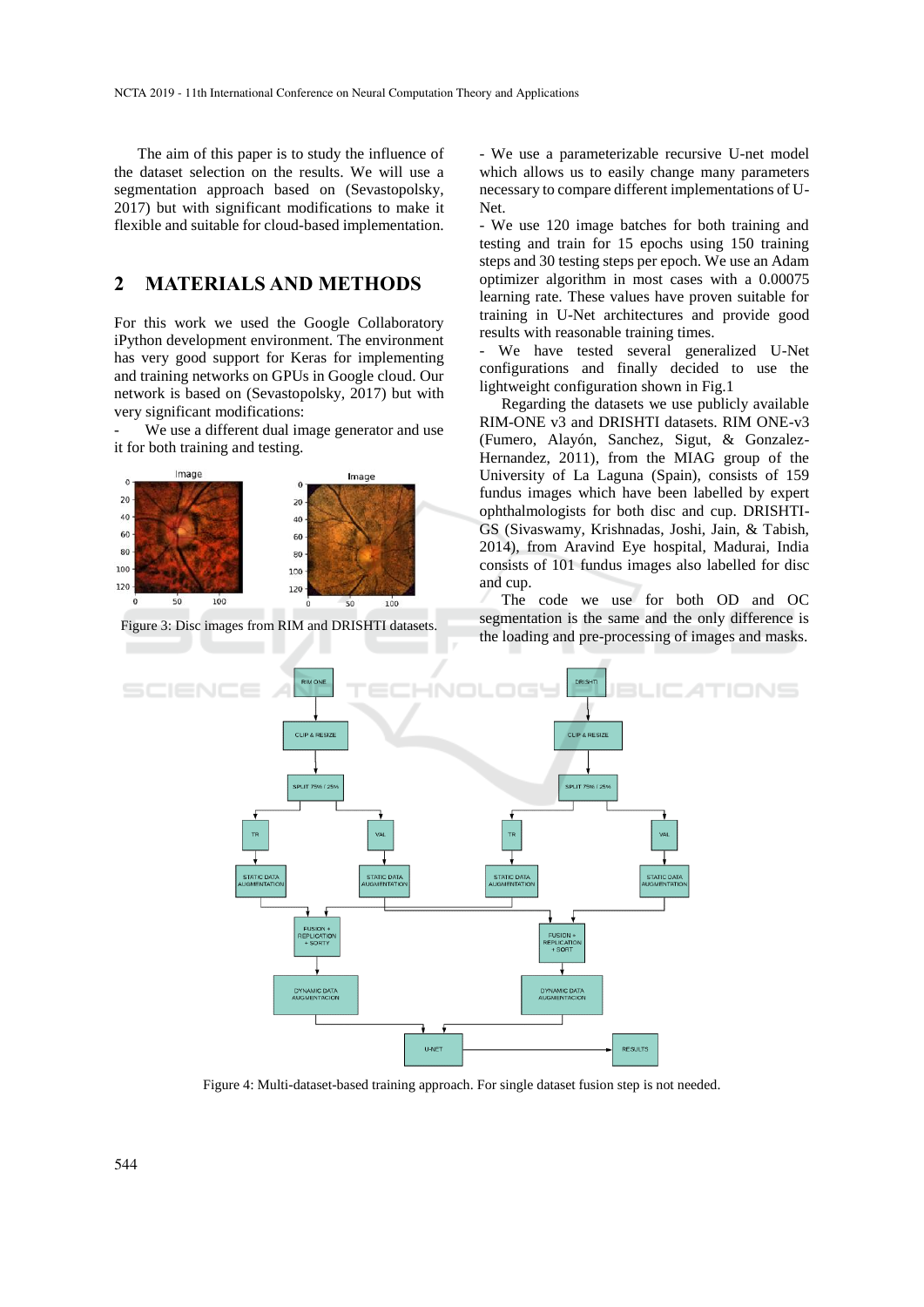As already mentioned, our final objective is to perform disc and cup detection as a service in the cloud and, for this purpose, it is necessary that we are independent, as much as possible, from the specific characteristics of the captured image. As an example, in Fig. 3 we can see that images coming from the three different datasets have very different characteristics.

Our approaches for disc and cup segmentation are very similar. Fig. 5 shows the methodology used for cup segmentation when using a mixed dataset for training and validation (Zoph et al., 2019). When we train with either RIM-ONE or DRISHTI we use the same approach without the fusion step.

Originally, we start by clipping and resizing the original images in the datasets. When we segment the disc, we remove a 10% border in all the edges of the image to reduce black borders in the images. When we segment the cup, we select the area that contains the disc plus an additional 10% from the original images. After clipping we resize the images to 128x128 pixels and perform a clip limited contrast equalization.

After the equalization we do data set splitting. For each dataset we use 75% of the images for training and 25% for validation. It is essential to split the datasets before performing any data augmentation to ensure that the training and validation sets are completely independent from each other. After splitting we perform, for each used dataset, static data augmentation by creating images with modified brightness and different adaptive contrast parameters. Table 1: Dice coefficient for OC and OD.

When we train with a mixed dataset after the static data augmentation, we do the fusion of the data from the different datasets. This process is done independently for the training and validation dataset. In the fusion process we perform data replication and shuffling so that we provide longer vectors as input for our dynamic image generators. The image generators do data augmentation by performing random rotations, shifting, zooming and flipping on the extended fused dataset images.

As one of the main glaucoma indicators is the CDR, i.e. the relation between the OD and the OC diameters we introduce a new parameter RRP -Radii Ratio parameter- which is the relation between the radius of the predicted segmented disc and the radius of the correct disc. We estimate the radii as the square root of the segmented area divided by pi.

Apart from the mean Dice coefficient over the validation data set we use an additional quality parameter that is the percentage of the images where the estimated radius error is less than 10%.

### **3 RESULTS**

In Table I we show the Dice coefficients for the Disc and Cup segmentation for three different training scenarios:

- We train using 75% of the DRISHTI dataset and we validate with the remaining DRISHTI and with the RIM ONE validation data set.

- We train using 75% of RIM ONE the dataset and we validate with the remaining RIM ONE and with the DRISHTI validation data set.

- We train with 75% of a combined data set and validate with the rest of the combined data set.

We can see in the table that when training with DRISHTI we get very reasonable results when testing with images from the same dataset with a Dice coefficient above 0.98 for both OD and OC segmentation. However, if we validate this network with the RIM ONE data set result fall below 0.50.

A very similar situation happens if we train with the RIM ONE data sets. If we validate with the RIM ONE test data, we get Dice coefficients that are above 0.96 but this value falls below 0.66 when we test with DRISHTI data.

If we train with a combined data set, we get results that are more stable when testing with both datasets. For OD segmentation we get a 0.96 Dice value for DRISHTI and a 0.87 for RIM ONE. In the case of OC segmentation these values fall to 0.94 and 0.82.

| Author                                                         | Disc<br>DRI | Disc<br>RIM | Cup<br>DRI | Cup<br>RIM |
|----------------------------------------------------------------|-------------|-------------|------------|------------|
| (Zilly et al., 2017)                                           | 0.97        |             | 0.87       |            |
| (Zilly et al., 2017)                                           | 0.95        | 0.90        | 0.83       | 0.69       |
| (Sevastopolsky,<br>2017)                                       |             | 0.94        |            | 0.82       |
| (Shankaranarayan<br>a, Ram, Mitra, &<br>Sivaprakasam,<br>2017) |             | 0.98        |            | 0.94       |
| Drishti Trained                                                | 0.98        | 0.50        | 0.98       | 0.42       |
| <b>RIM</b> Trained                                             | 0.66        | 0.97        | 0.61       | 0.96       |
| Multi-dataset                                                  | 0.96        | 0.87        | 0.94       | 0.82       |

In table I we have also included results from other papers that have studied the OD/OC segmentation problem using Deep Learning based approaches and training with, at least, one of the datasets that we use.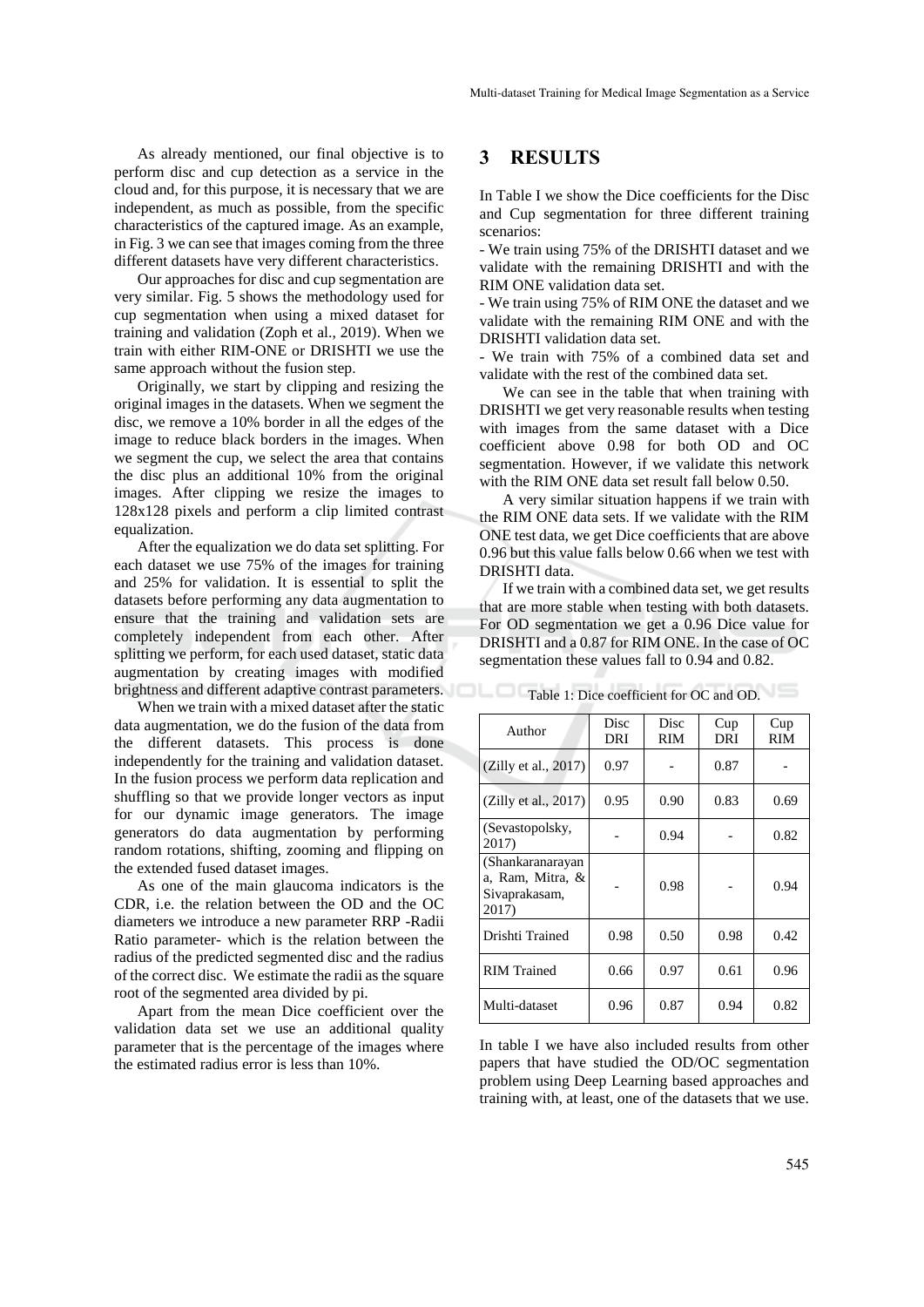In all these cases the researchers have trained and tested independently with the different datasets.

Even though our network is very light when we train with a single dataset, we get similar results to those obtained by other researchers. For DRISHTI dataset training we obtained a Dice coefficient of 0.98 for both OD and OC segmentation. This compares favourably with 0.97 and 0.87 (Zilly et al., 2017). When training with RIM ONE we obtain 0.97 for OD and 0.96 for OC. This also compares well with 0.98 and 0.94 (Shankaranarayana et al., 2017).

The most important result from table I comes from the data that is not available in other studies, i.e., when we train with a dataset and use the network with data captured with another source, we get poor prediction result.

Table I also shows that when we train with a combined dataset the network performs well doing predictions from both datasets.

In Table II we show the percentage of the predictions that estimate the radius with an error below 10%. This data is clinically very relevant as the ratio between the cup and disc radii, i.e., the CDR, is directly related to glaucoma.

When we train with a specific dataset, almost all the radii for the testing data from the same dataset are predicted with less than 10% error. However, the radii prediction for the other dataset are much worse and, in some case, we never get errors below 10%. As can be seem in the table this situation improves very significatively when we train with a mixed dataset.

|                                     | Disc<br><b>DRI</b> | Disc<br><b>RIM</b> | Cup DRI | Cup<br><b>RIM</b> |
|-------------------------------------|--------------------|--------------------|---------|-------------------|
| Drishti<br>Trained                  | 100                | 38                 | 100     |                   |
| <b>RIM</b><br><b>ONE</b><br>Trained | 62                 | 100                | 0       | 95                |
| Multi-<br>dataset                   | 100                | 82                 | 100     | 54                |

Table 2: Images with less than 10% radius error.

# **4 CONCLUSIONS AND FUTURE WORK**

We have been able to show that by using data from different data sets, doing adequate image preprocessing and performing very significant data augmentation, both statically and dynamically, we have been able to perform cup and disc segmentation getting results with a performance that is equivalent

to that obtained by other authors using a single dataset for evaluation and testing. This is, at least, a first approach at the possibility of running this type of segmentations as a service on the cloud.

We have also introduced a new clinically significant parameter (Radii Ratio parameter- RRP) that is very useful to estimate the accuracy of the CDR.

We have shown that a very deep lightweight U-Net derivative can perform as well as other heavier less deeper alternatives for OD/OC segmentation.

This work has shown the advantages of using a dataset that combines data from different sources using aggressive data augmentation. Much work is necessary to improve the commercial viability of this type of service. In this work we have trained with a mixed dataset but, in real life, we would have to start training with the available data and do retraining as more and more image data from different sources becomes available. It would be necessary to adequately study the behaviour of this type of trained network with existing and new datasets.

# **ACKNOWLEDGEMENTS**

This work was partially supported by the NPP project funded by SAIT (2015-2018) and by the Spanish government grant (with support from the European Regional Development Fund) COFNET (TEC2016-77785- P). Development in Cloud environment was supported by Google Cloud platform research credit program

## **REFERENCES**

- Al-Bander, B., Williams, B., Al-Nuaimy, W., Al-Taee, M., Pratt, H., & Zheng, Y. (2018). Dense fully convolutional segmentation of the optic disc and cup in colour fundus for glaucoma diagnosis. *Symmetry, 10*(4), 87.
- Fumero, F., Alayón, S., Sanchez, J. L., Sigut, J., & Gonzalez-Hernandez, M. (2011). *RIM-ONE: An open retinal image database for optic nerve evaluation.* Paper presented at the 2011 24th international symposium on computer-based medical systems (CBMS).
- Kim, S. J., Cho, K. J., & Oh, S. (2017). Development of machine learning models for diagnosis of glaucoma. *PLoS One, 12*(5), e0177726.
- Litjens, G., Kooi, T., Bejnordi, B. E., Setio, A. A. A., Ciompi, F., Ghafoorian, M., . . . Sánchez, C. I. (2017). A survey on deep learning in medical image analysis. *Medical image analysis, 42*, 60-88.
- Mary, M. C. V. S., Rajsingh, E. B., Jacob, J. K. K., Anandhi, D., Amato, U., & Selvan, S. E. (2015). An